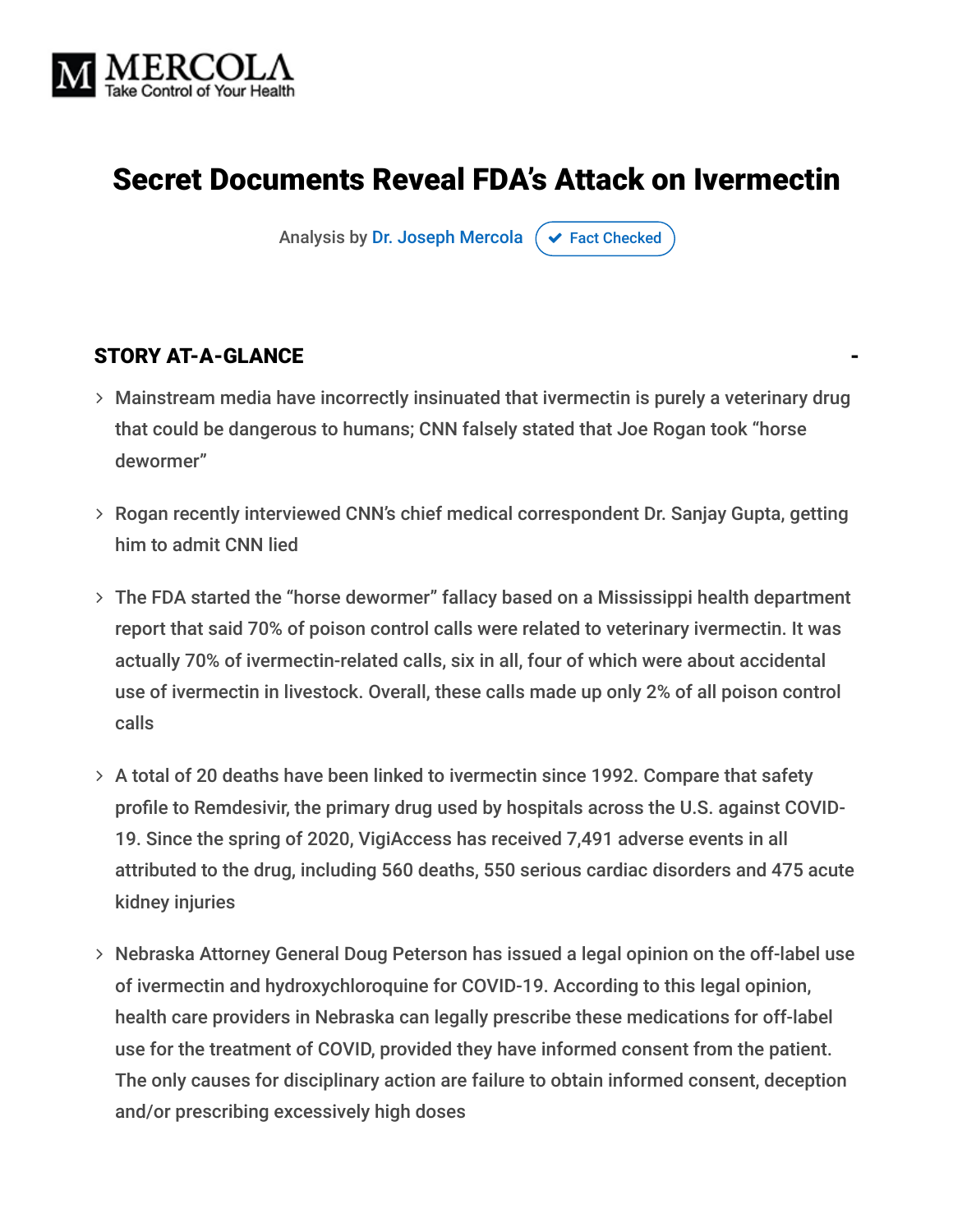In early September 2021, Oklahoma's KFOR news ran a falsified story about emergency rooms being overrun with patients who had overdosed on horse ivermectin.<sup>1</sup> Other mainstream media followed suit  $-$  all incorrectly referring to ivermectin as a dangerous veterinary drug.

In the real world, ivermectin is a human drug that has been safely used by 3.7 billion people since the early 1990s.<sup>2</sup> In 2016, three scientists received the Nobel Prize in physiology or medicine for their discovery of ivermectin against parasitic infections in humans.<sup>3</sup> It's also on the World Health Organization's list of essential medicines.<sup>4</sup>

There's absolutely no reason whatsoever to disparage ivermectin as a "horse dewormer" that only a loony person would consider taking. Yet that's what mainstream media have done, virtually without exception.

When comedian and podcast host Joe Rogan revealed<sup>5</sup> he'd treated his bout of COVID-19 with ivermectin and other remedies  $-$  fully recovering within three days  $-$  NPR reported Rogan had taken "ivermectin, a deworming veterinary drug that is formulated for use in cows and horses," adding that "the Food and Drug Administration is urging people to stop ingesting" the medication, saying animal doses of the drug can cause nausea, vomiting and in some cases severe hepatitis. 6

## Sanjay Gupta Admits CNN Lied

CNN, among many others, also reported on Rogan's use of "horse dewormer." In mid-October 2021, Rogan interviewed CNN medical correspondent Dr. Sanjay Gupta, grilling him on why CNN would outright lie about his use of ivermectin.

*"It's a lie on a news network,"* Rogan said, *"and it's a lie that they're conscious of. It's not a mistake. They're unfavorably framing it as a veterinary medicine …*

*Don't you think a lie like that is dangerous … when they know they're lying? They know I took medicine [for humans] … Dude, they lied. They said I was taking horse dewormer. It was prescribed to me by a doctor, along with a bunch of other medications."*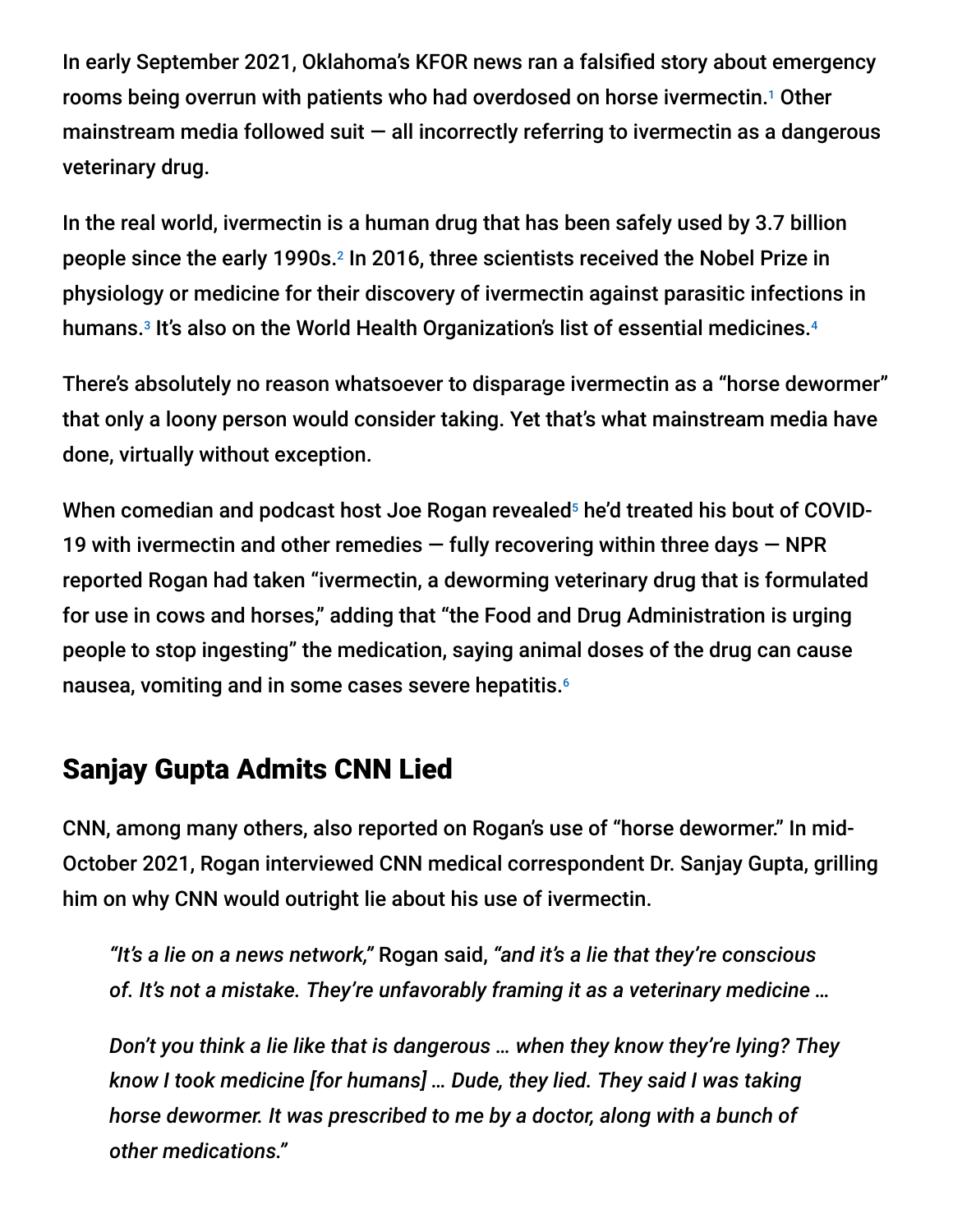Gupta finally relents and agrees that ivermectin should not be called horse dewormer. When asked, "Does it bother you that the news network you work for out and out lied about me taking horse dewormer?" Gupta replied, "They shouldn't have said that."

When asked why they would lie about such an important medical issue, Gupta replied "I don't know." Gupta also admits he never asked why they did it, even though he's their top medical correspondent.

## FDA Attacks Ivermectin

While CNN and mainstream media are certainly at fault for spreading disinformation here, they got the idea from a supposedly reputable source  $-$  the FDA. In an August 21, 2021, tweet, $7$  the FDA linked to an agency article warning against the use of ivermectin, saying "You are not a horse. You are not a cow. Seriously, y'all. Stop it."

This blatantly misleading post seeded the lie that then spread across mainstream media. In an article posted on RESCUE with Michael Capuzzo substack, two independent investigative health journalists, Mary Beth Pfeiffer and Linda Bonvie, detail how the FDA's anti-ivermectin campaign began:<sup>8</sup>

*"Within two days, 23.7 million people had seen that Pulitzer-worthy bit of Twitter talk. Hundreds of thousands more got the message on Facebook, LinkedIn, and from the Today Show's 3 million-follower Instagram account.*

*'That was great!' declared FDA Acting Commissioner Janet Woodcock in an email to her media team. 'Even I saw it!' For the FDA, the 'not-a-horse' tweet was 'a unique viral moment,' a senior FDA official wrote to Woodcock, 'in a time of incredible misinformation' …*

*When CNN retweeted 'not-a-horse,' FDA was gleeful. 'The numbers are racking up and I laughed out loud,' wrote FDA Associate Commissioner Erica Jefferson in one email … There was one problem, however. The tweet was a direct outgrowth of wrong data — call it misinformation — put out the day before by the Mississippi health department.*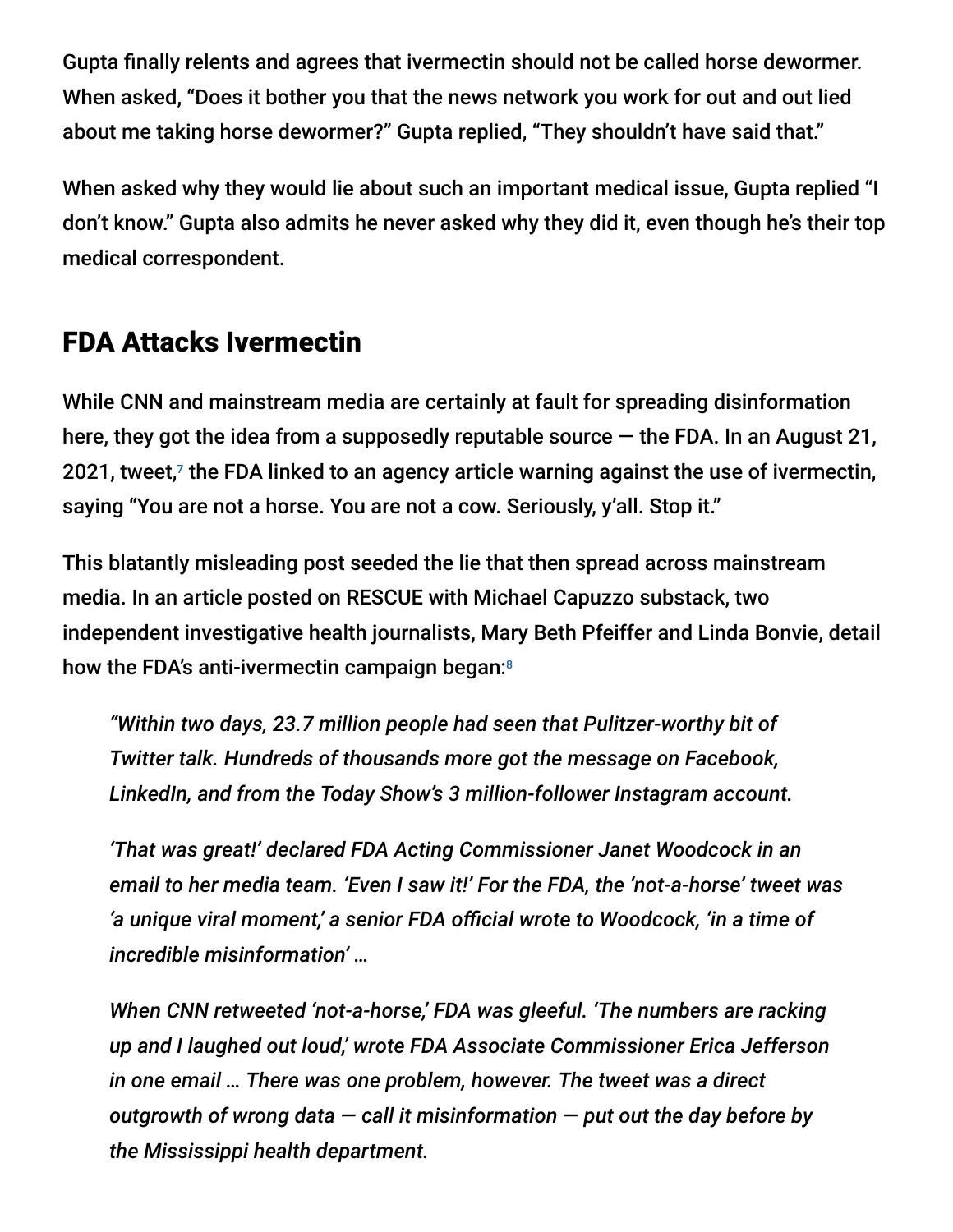*The FDA did not vet the data, according to our review of emails obtained under the Freedom of Information Act and questions to FDA officials. Instead, it saw Mississippi, as one email said, as 'an opportunity to remind the public of our own warnings for ivermectin.'"*

The now infamous tweet was born out of a single sentence in a Mississippi poison control health alert, which stated that "At least 70% of the recent calls have been related to ingestion of livestock or animal formulations of ivermectin purchased at livestock supply centers." The problem? That wasn't accurate either.

## Much Ado About Nothing

As it turns out, the real percentage of recent calls to poison control related to veterinary ivermectin was 2%, not 70%. In an October 5, 2021, correction, the Mississippi health department clarified that it wasn't 70% of all poison control calls that involved veterinary ivermectin, it was 70% of all ivermectin-related calls. 9

In absolute numbers, there were six such calls, and four of those calls actually related to livestock accidentally receiving the drug. Investigation by Pfeiffer and Bonvie also revealed that between July 31 and August 22, 2021, 40%, 10 of 24 ivermectin-related calls to the Mississippi poison control center were mere requests for information, which is a common occurrence.

*"Without question, people should not take drugs made for animals, given issues of dosing and medical oversight, to name just two. That much is clear,"* Pfeiffer and Bonvie write. 10

*"But in hopping on the Mississippi bandwagon, the FDA … turned ivermectin, which doctors and health ministers in several countries say has saved many from covid-19, into a drug to be feared, human form or not.*

*This highly effective bait-and-switch began last March with a webpage, to which the FDA tweet linked, that conflates the two ivermectins. On one hand, the FDA*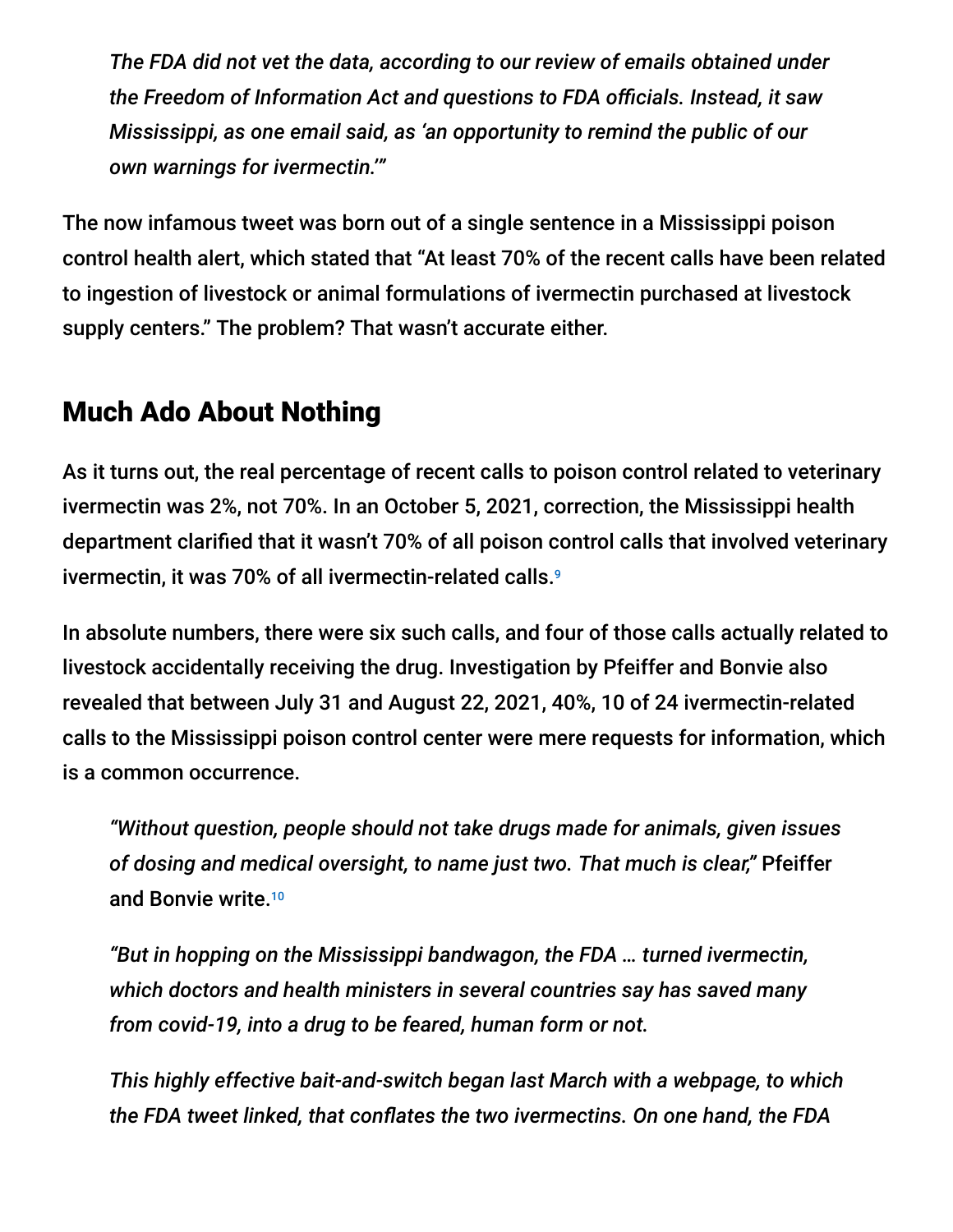*tells of receiving 'multiple reports of patients who have required medical attention' after taking the animal product.*

*On the other, it describes the fate awaiting people who take large amounts of any ivermectin, ending a long list with 'dizziness, ataxia, seizures, coma and even death.'*

The medical literature,<sup>11</sup> nonetheless, shows ivermectin to be an extremely safe medicine … Last March, a safety review<sup>12</sup> of ivermectin by a renowned French *toxicologist could not find a single accidental overdose death in the medical literature in more than 300 safety studies of the drug over decades.*

*The study was performed for MedinCell, a French pharmaceutical company … Since 1992, twenty deaths have been linked to inexpensive, off-patent ivermectin, according to a World Health Organization drug tracker called VigiAccess …*

*So how big was the surge that FDA described as 'multiple'? Four, an agency spokesperson said just after the page went up. Three people were hospitalized, but it wasn't clear if that was for COVID itself.*

*When pressed for details, FDA cited privacy issues, and said in an email, 'Some of these cases were lost to follow up.' This is how government gets away with some whoppers, and with the media's help."*

#### Ivermectin Is Safe; Remdesivir, Not so Much

According to VigiAccess, the World Health Organization's drug tracker, a total of 20 deaths have been linked to ivermectin since 1992.<sup>13</sup> Compare that safety profile to remdesivir, the primary drug used by hospitals across the U.S. against COVID-19.

Since the spring of 2020, VigiAccess has received 7,491 adverse events in all attributed to remdesivir, including 560 deaths, 550 serious cardiac disorders and 475 acute kidney injuries. 14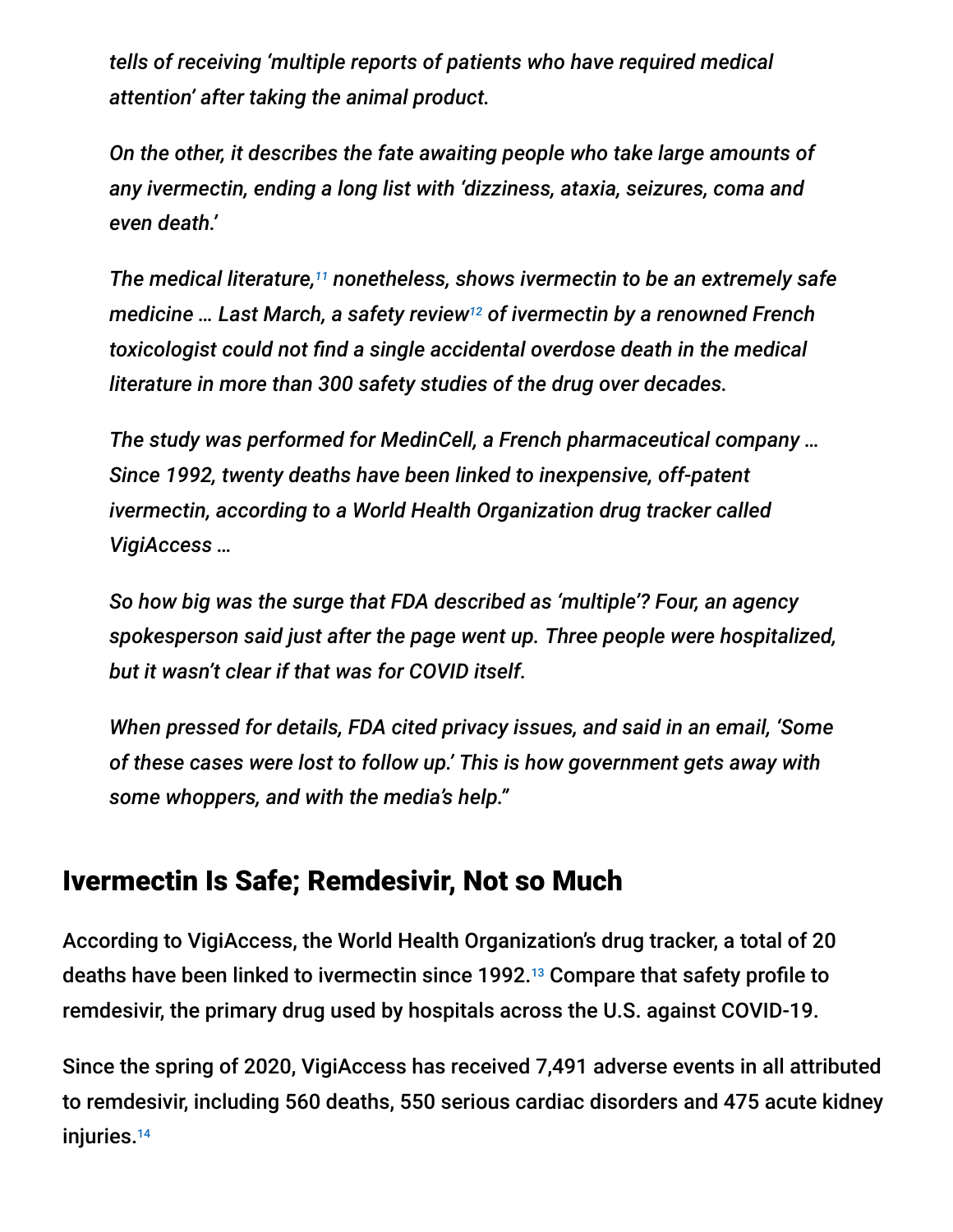The question is why remdesivir is being used at all, with the World Health Organization recommending<sup>15</sup> against it and a new Lancet study<sup>16</sup> finding "no clinical benefit." Could it be that Fauci is involved with the fraud? Pfeiffer and Bonvie write. 17,18

*"The other question is why ivermectin is not. The FDA tweet arrived just as ivermectin prescriptions were soaring, up twenty-four-fold in August from before the pandemic.*

*These were legal prescriptions written by doctors who, presumably, had read the studies, learned from experience, and decided for themselves. Indeed, 20* percent of prescriptions are written off-label,<sup>19</sup> namely for other than an *approved use.*

*The effort to vilify ivermectin broadly has helped curb the legal supply of a safe drug. That's what drove people to livestock medicine in the first place."*

#### State AG Calls Out Medical Establishment for Misinformation

In better news, in early October 2021, the Nebraska Department of Health asked Nebraska Attorney General Doug Peterson to issue a legal opinion on the off-label use of ivermectin and hydroxychloroquine for COVID-19.

October 15, 2021, Peterson issued a legal opinion<sup>20,21</sup> stating health care providers can legally prescribe these medications for off-label use for the treatment of COVID, provided they have informed consent from the patient.<sup>22</sup> The only causes for disciplinary action are failure to obtain informed consent, deception and/or prescribing excessively high doses.

Peterson concluded that, based on the available evidence, hydroxychloroquine and ivermectin "might work for some people."

He highlighted studies demonstrating the safety and benefits of these drugs against COVID-19, as well as the shocking scientific fraud that led to worldwide shunning of hydroxychloroquine, and the cherry-picking and exclusion of data in studies that are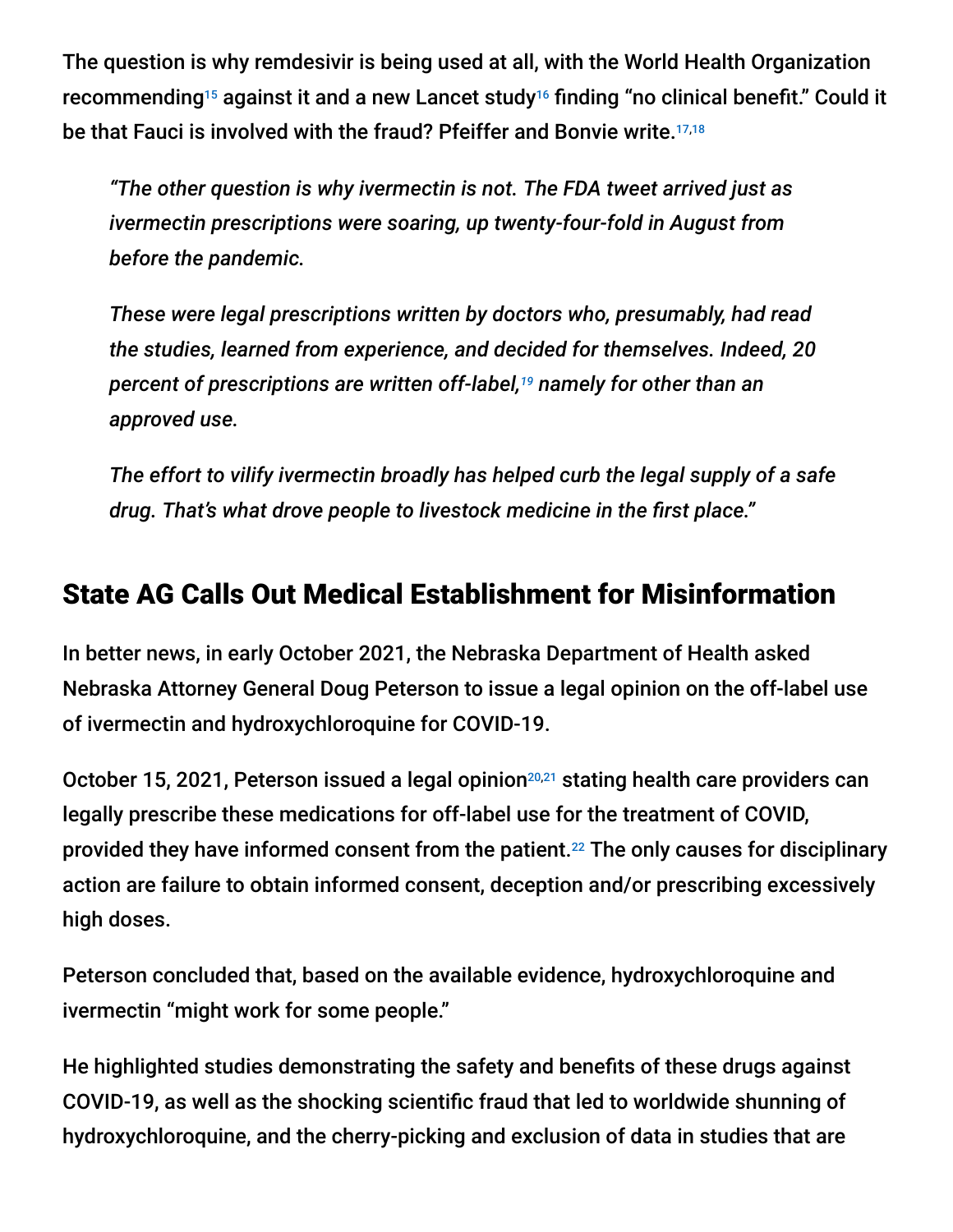critical of ivermectin. He also pointed out how illogical it is to discourage early treatment.

*"Allowing physicians to consider these early treatments will free them to evaluate additional tools that could save lives, keep patients out of the hospital, and provide relief for our already strained healthcare system,"* Peterson wrote.<sup>23,24</sup>

Peterson also called out the FDA and Dr. Anthony Fauci on their hypocrisy, detailing how the FDA and National Institutes of Health seeded confusion by issuing contradictory guidance. The NIH has taken a neutral position to ivermectin, which Peterson "clearly signaled that physicians should use their discretion in deciding whether to treat COVID-19 patients with ivermectin."

**<sup>66</sup>** Without reviewing the available data, which had<br>long since been available and accumulating it is **long since been available and accumulating, it is unclear what basis the FDA had for denouncing ivermectin as a treatment or prophylaxis for COVID-19. ~ Doug Peterson, Nebraska Attorney General"**

NIH officials, however, have ignored the agency's official position. At the end of August 2021, Fauci "went on CNN and announced that 'there is no clinical evidence' that ivermectin works for the prevention or treatment of COVID-19,' and that 'there is no evidence whatsoever' that it works," Peterson writes, adding:

*"Yet this definitive claim directly contradicts the NIH's recognition that 'several randomized trials … published in peer-reviewed journals' have reported data indicating that ivermectin is effective as a COVID-19 treatment."*

#### AG Blames FDA for Seeding Confusion

Peterson goes on to review the FDA's behavior with respect to ivermectin: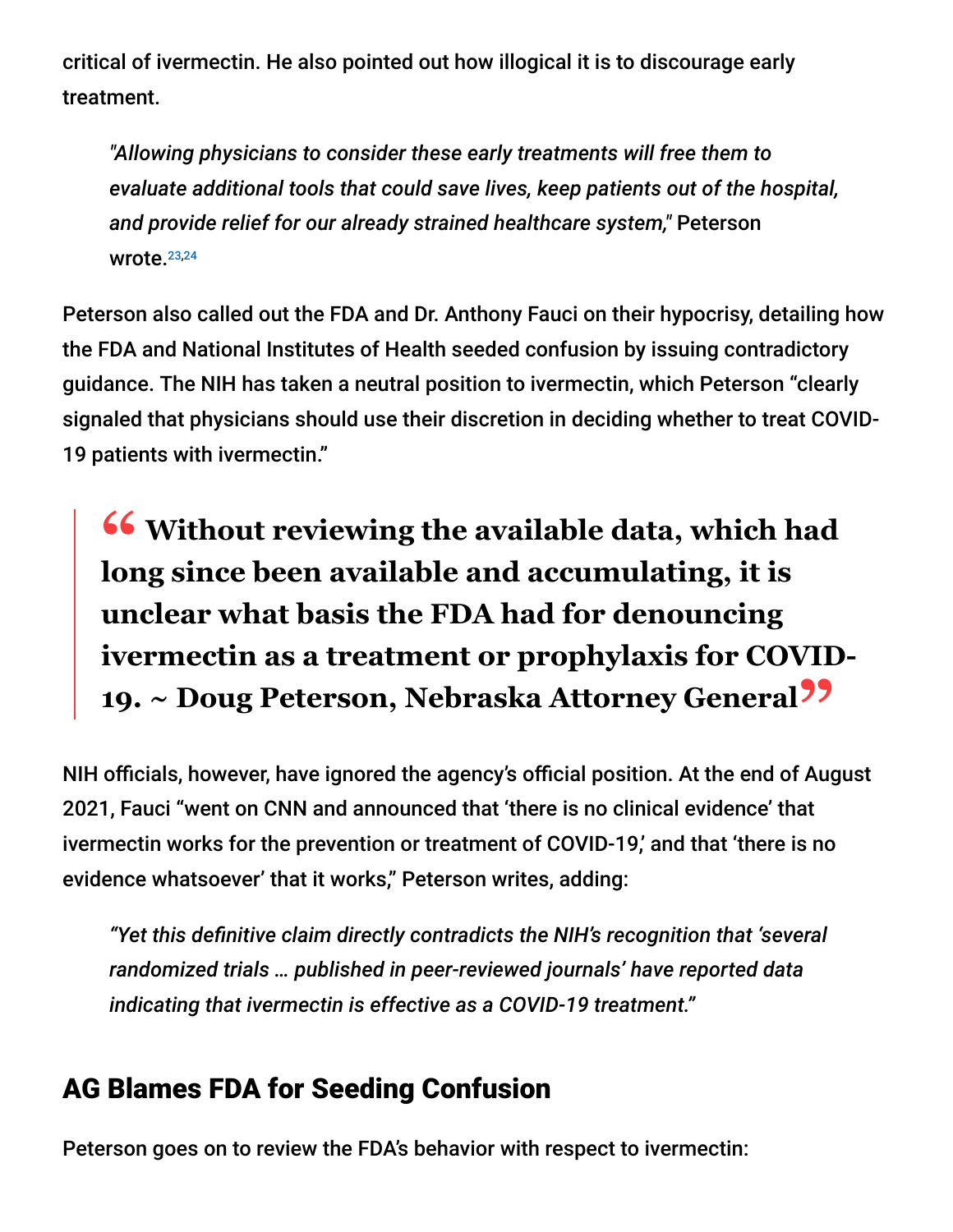*"The FDA has similarly charted a course of confusion. In March 2021, the FDA posted a webpage entitled 'Why You Should Not Use Ivermectin to Great or Prevent COVID-19.'*

*Although the FDA's concern was stories of some people using the animal form of ivermectin or excessive doses of the human form, the title broadly condemned any use of ivermectin in connection with COVID-19.*

*Yet there was no basis for its sweeping condemnation. Indeed, the FDA itself acknowledged on that very webpage (and continued to do so until the page changed on September 3, 2021) that the agency had not even 'reviewed data to support use of ivermectin in COVID-19 patients to treat or prevent COVID-19.'*

*But without reviewing the available data, which had long since been available and accumulating, it is unclear what basis the FDA had for denouncing ivermectin as a treatment or prophylaxis for COVID-19."*

Peterson also highlights the fact that while the FDA claims ivermectin "is not an antiviral (a drug for treating viruses)," on another FDA webpage they list a study in Antiviral Research that "identified ivermectin as a medicine 'previously shown to have broadspectrum antiviral activity."

*"It is telling that the FDA deleted the line about ivermectin not being 'anti-viral' when it amended the first webpage on September 3, 2021,"* Peterson writes.

He also points out that while the FDA now claims off-label use of drugs "can be very dangerous," and that this is why they don't recommend ivermectin for COVID, doctors routinely use drugs off-label, and ivermectin has a well-established safety record.

So, "it is inconsistent for the FDA to imply that ivermectin is dangerous when used to treat COVID-19 while the agency continues to approve remdesivir despite its spottier safety record," Peterson writes.

#### AG Puts Professional Associations Under the Microscope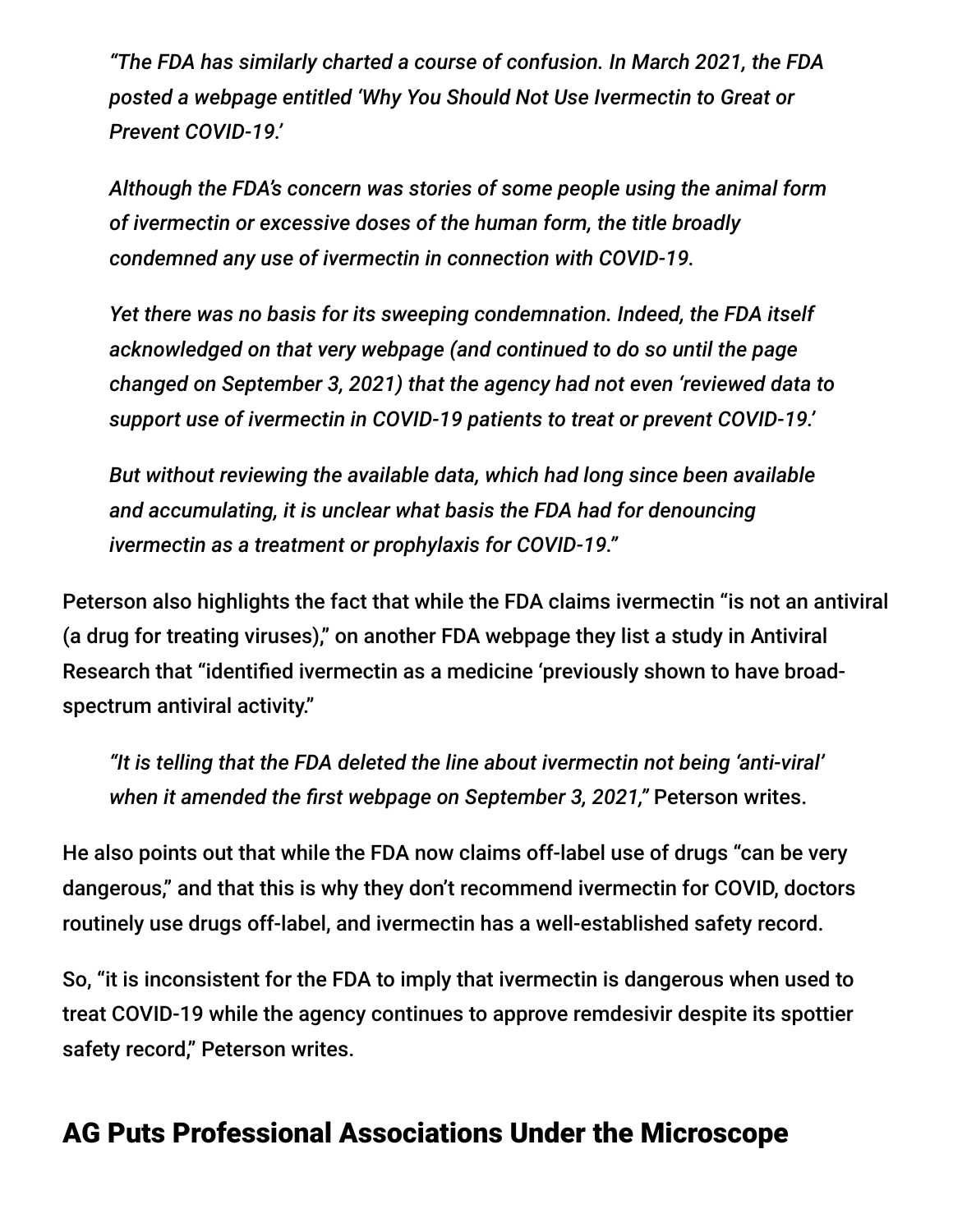Peterson also questioned the stance of professional associations such as The American Medical Association, American Pharmacists Association and American Society of Health-System Pharmacists, which in September 2021 issuing a joint statement 25 opposing the use of ivermectin to prevent or treat COVID outside of clinical trials.

Their statement, Peterson points out, relied on the FDA's and CDC's "suspect positions," and a statement by Merck, in which they opposed the use of the drug due to a "concerning lack of safety data in the majority of studies."

*"But Merck, of all sources, knows that ivermectin is exceedingly safe, so the absence of safety data in recent studies should not be concerning to the company,"* Peterson writes, adding:

*"Why would ivermectin's original patent holder go out of its way to question this medicine by creating the impression that it might not be safe? There are at least two plausible reasons.*

*First, ivermectin is no longer under patent, so Merck does not profit from it anymore. That likely explains why Merck declined to 'conduct clinical trials' on ivermectin and COVID-19 when given the chance.*

*Second, Merck has a significant financial interest in the medical profession rejecting ivermectin as an early treatment for COVID-19. [T]he U.S. government has agreed to pay [Merck] about \$1.2 billion for 1.7 million courses of its experimental COVID-19 treatment [molnupiravir], if it is proven to work in an ongoing large trial and authorized by U.S. regulators.*

*Thus, if low-cost ivermectin works better than, or even the same as molnupiravir, that could cost Merck billions of dollars."*

Another excellent article<sup>26</sup> detailing the FDA's questionable actions, and Merck's incentives to disparage their old drug, ivermectin, was published by the American Institute for Economic Research.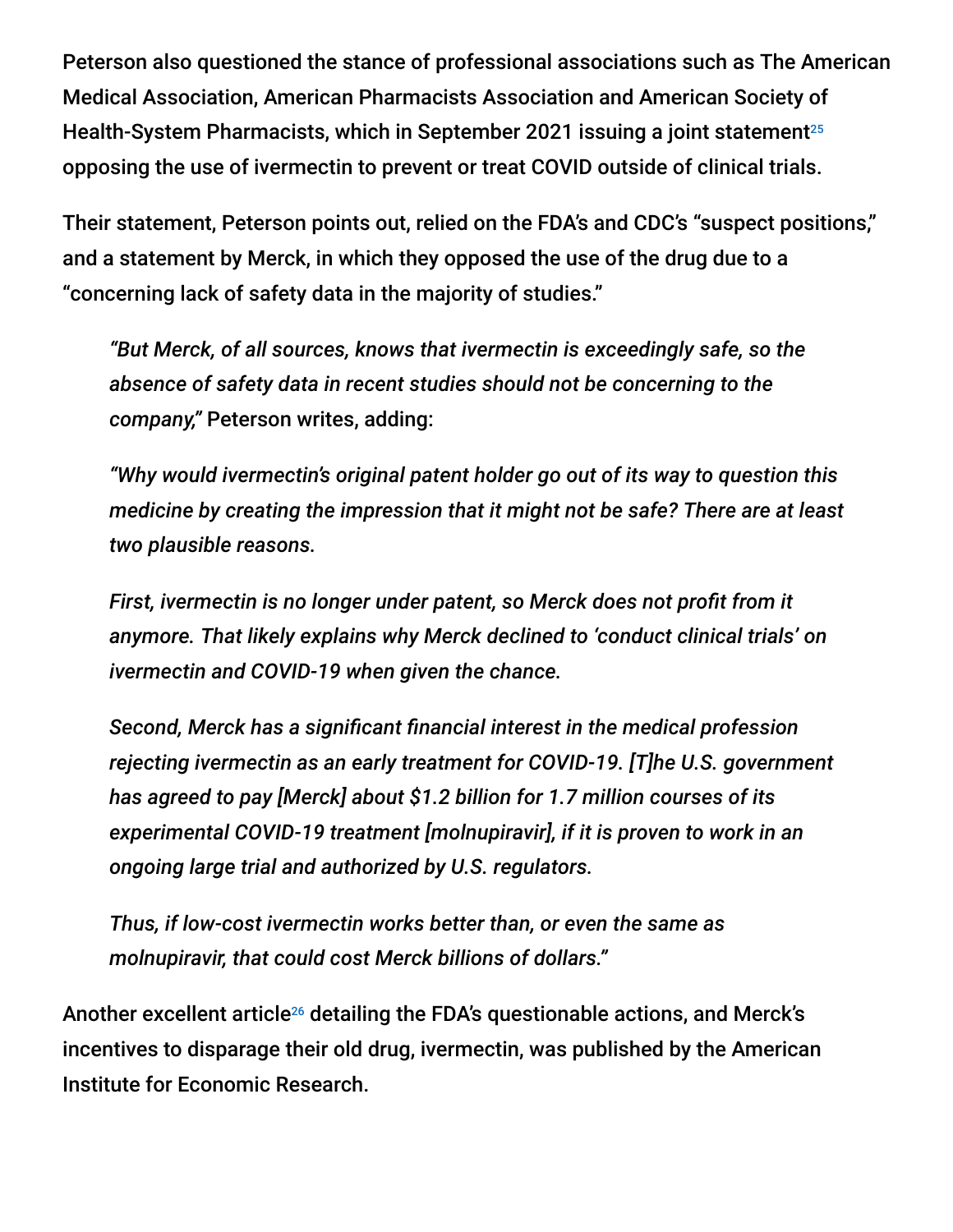*"While we can all be happy that Merck has developed a new therapeutic that can keep us safe from the ravages of Covid-19, we should realize that the FDA's rules give companies an incentive to focus on newer drugs while ignoring older ones,"* David Henderson, a senior fellow with AIERS, writes. 27

*"Ivermectin may or may not be a miracle drug for Covid-19. The FDA doesn't want us to learn the truth. The FDA spreads lies and alarms Americans while preventing drug companies from providing us with scientific explorations of existing, promising, generic drugs."*

## Early Treatment Is Crucial

There's no doubt that many have died unnecessarily due to our health authorities' incomprehensible decision to discourage all prevention and early treatment of COVID-19. As noted by many doctors, early treatment is absolutely crucial for preventing hospitalization, death and long-term side effects of the infection.

There are several proven protocols to choose from at this point, including the following. Whichever treatment protocol you use, make sure you begin treatment as soon as possible, ideally at first onset of symptoms.

- The Zelenko protocol<sup>28</sup>
- The MATH+ protocols 29
- Nebulized hydrogen peroxide, as detailed in Dr. David Brownstein's case paper<sup>30</sup> and Dr. Thomas Levy's free e-book, "**[Rapid Virus Recovery](https://rvr.medfoxpub.com/)**"

#### **Sources and References**

- <sup>1</sup> [KFOR September 1, 2021](https://kfor.com/news/local/patients-overdosing-on-ivermectin-backing-up-rural-oklahoma-hospitals-ambulances/)
- <sup>2</sup> [Newswise December 4, 2020](https://www.newswise.com/coronavirus/flccc-alliance-calls-on-national-health-authorities-to-immediately-review-medical-evidence-showing-the-efficacy-of-ivermectin-for-the-prevention-of-covid-19-and-as-an-early-outpatient-treatment)
- <sup>3</sup> [Nobelprize.org October 5, 2015](https://www.nobelprize.org/prizes/medicine/2015/press-release/)
- <sup>4</sup> [WHO Essential Medicines August 2015](https://www.who.int/selection_medicines/committees/expert/20/EML_2015_FINAL_amended_AUG2015.pdf)
- <sup>5</sup> [YouTube Joe Rogan September 7, 2021](https://www.youtube.com/watch?v=3O_7O9_nV10)
- <sup>6</sup> [NPR September 1, 2021](https://www.npr.org/2021/09/01/1033485152/joe-rogan-covid-ivermectin)
- <sup>7</sup> [FDA Twitter August 21, 2021](https://twitter.com/us_fda/status/1429050070243192839)